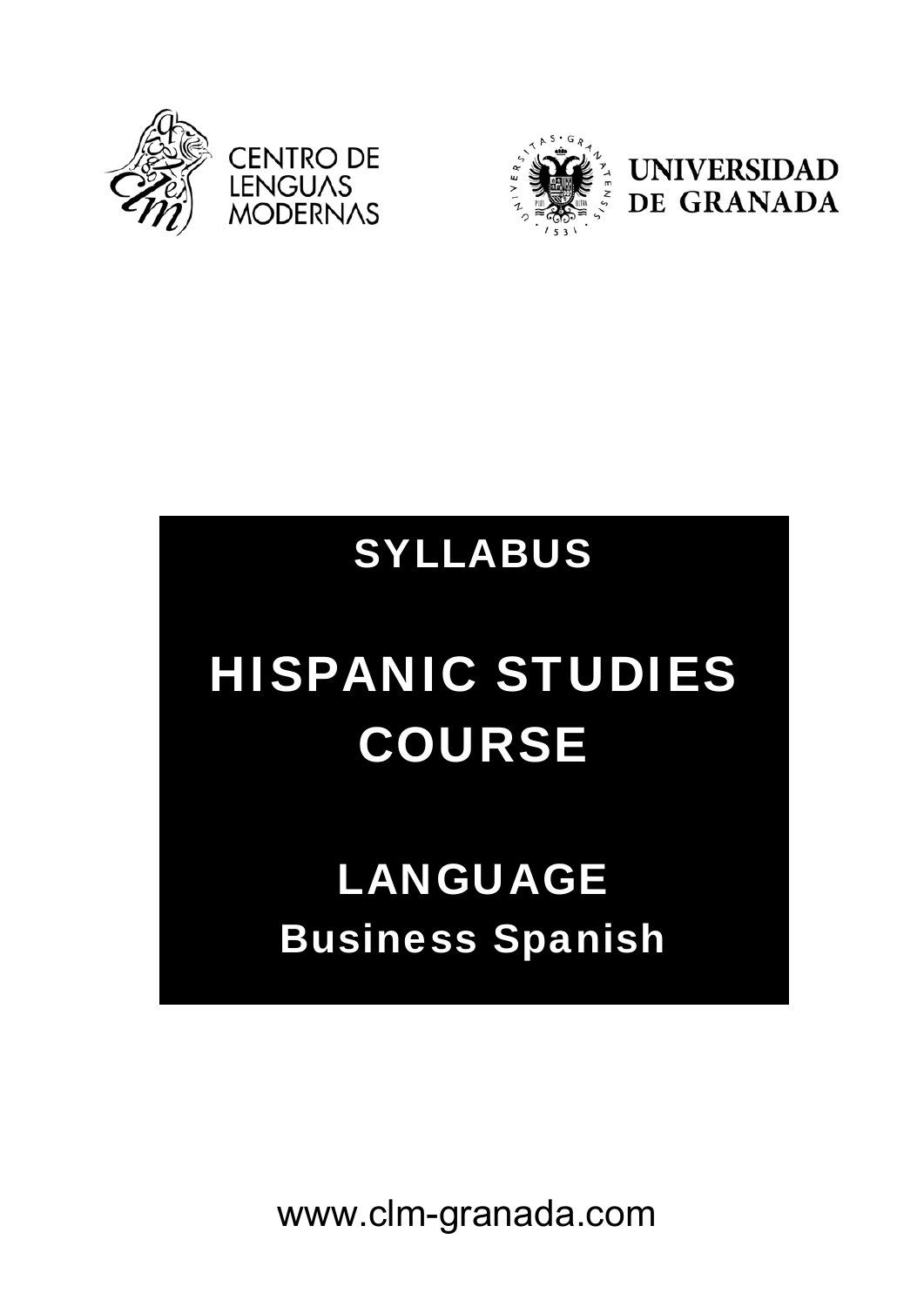#### **BUSINESS SPANISH**

#### **General description**

The aim of the course is to help students communicate in Spanish in the business world. The workbook used will guide the student through the various stages and processes inherent in the creation and start-up of a company: product design, personnel selection, definition of distribution channels and commercial strategies, advertising strategies, etc.

The program is aimed at Spanish students who, regardless of whether or not they have had previous contact with business Spanish, have the ability to understand and express themselves orally and in writing to enable them to analyze and understand the texts.

Following a project-based approach, task-based approach, communicative approach and action-based approach, the student will gradually and systematically acquire the necessary lexical-grammatical and notional-functional knowledge. All will take into account the principles of the real business world and allow the students to develop their creativity with an end-of-course project focused on the setting-up of their own business.

Furthermore, we will attempt to establish the methodological and training guidelines for the student to develop the skills and abilities necessary to interact as an intercultural speaker in transcultural corporate contexts and situations. We will analyze and contrast the corporate cultural values of our own and target culture, in order for then to become more culturally aware of otherness and objectively observe their own culture.

#### **Program**

#### **Introduction to the course.**

An introductory lesson in which some of the most outstanding corporations in Spain will be presented. Their evolution will be examined through an information vacuum activity, as well as some basic concepts for the description of companies.

#### **Unit 1. Types of enterprise.**

- 1.1.- Business letters: characteristics and structure.
- 1.2.- Vocabulary used in the business world.
- 1.3.- Business world jargon.
- 1.4.- Types of companies: characteristics and classification.
- 1.5.- Hofstede and Trompenaars' theory of cultural dimensions.

#### **Unit 2. The stages in setting up a business.**

- 2.1.- Graphs in business: types and interpretation.
- 2.2.- Types of organization charts.
- 2.3.- Company departments and their functions. Positions and functions.

 2.4 Setting-up a business: documents, processes and institutions. The business plan.

2.5.- The company in Spain: case study of the cultural dimension theory

#### **Unit 3. Work contracts.**

3.1.- Letters of recommendation: structure and characteristics

- 3.2.- Payroll
- 3.3.- Job advertisements and candidate profile.
- 3.4.- Types of employment contracts: classification and characteristics.
- 3.5.- Situations at work: the cultural dimension theory II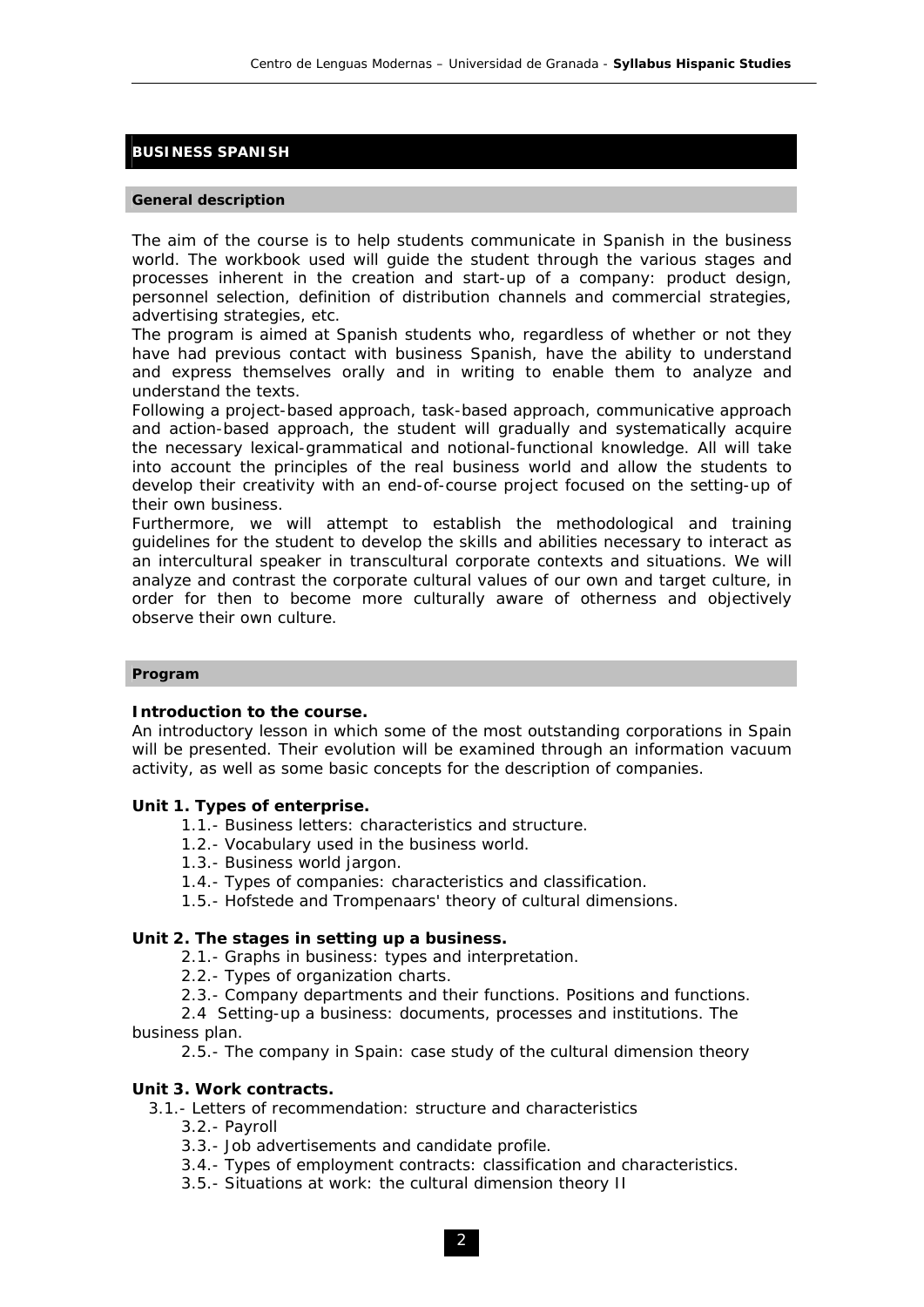#### **Unit 4. The working world.**

- 4.1.- Letters of introduction. The business report.
- 4.2.- Positions and job.
- 4.3.- Idioms and expressions in the working world.
- 4.4.- The job interview.
- 4.5.- Intercultural consultancy: the cultural dimension theory III

#### **Unit 5. Trade and its components.**

- 5.1 Trade documents. Negotiation techniques.
- 5.2.- International commercial terms: incoterms.
- 5.3.- Trade and the elements involved. Trade aides.
- 5.4.- International trade fairs.
- 5.5.- Non-verbal language and cultural clashes in the company.

#### **Unit 6. Advertising and sales.**

6.1Commercial documents II.

- 6.2.- Franchising.
- 6.3.- Sales analysis.
- 6.4.- Marketing and its components.
- 6.5.- Law to improve consumer protection. Culture clashes in advertising.

#### **Teaching methods**

The teaching methods used are eclectic and a combination of approaches and the bases established in the Common European Framework of Reference for Languages at level B2 and above.

On completion of each unit, students will have the opportunity to use new technologies (ICTs) and receive feedback on the progress they have made in that unit.

In addition, the student may view an audiovisual document that complements the content of each unit. Training will be provided through oral and written texts in each unit to improve reading and listening comprehension. Speaking practice will include simulations related to the subject matter of each unit.

#### **Assessment**

In order to be eligible for assessment, students must have a minimum attendance rate of 80% of the programmed classes..

**A- Global assessment.**  Mid-term exam 40% and Final exam 40% End-of-term project 20%

#### **B- Sub-assessment sections**

Both the mid-term and final exam will be made up of the following sections: Reading CL (15%), Writing EE (15%), Listening CA (15%) Speaking EO (15%) Theoretical understanding of the business world CT (40%).

Note. Any student can gain extra credit (10% of the final grade) by giving a 15-20 minute presentation to the rest of the class. This presentation will be based on the